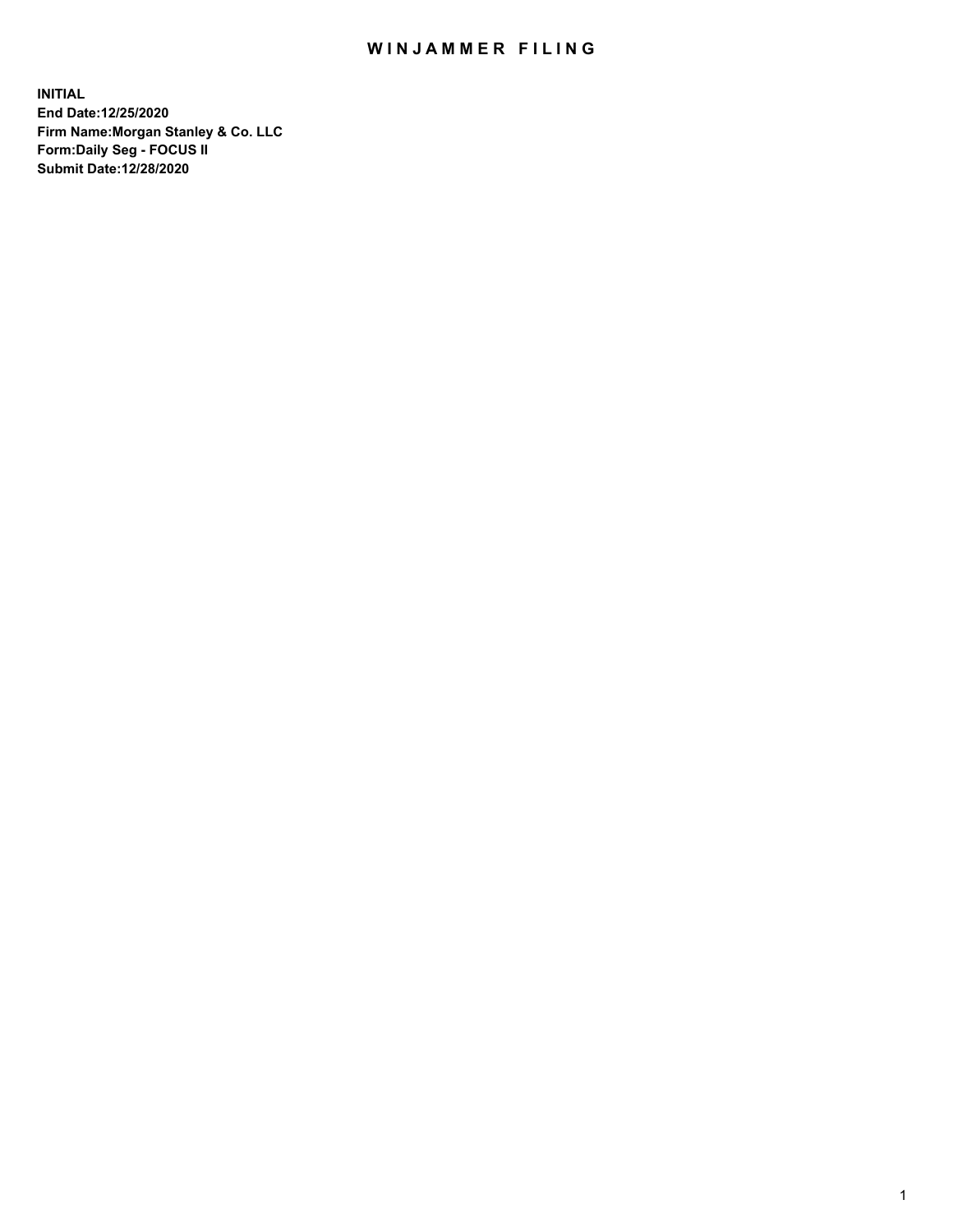**INITIAL End Date:12/25/2020 Firm Name:Morgan Stanley & Co. LLC Form:Daily Seg - FOCUS II Submit Date:12/28/2020 Daily Segregation - Cover Page**

| Name of Company                                                                                                                                                                                                                                                                                                                | Morgan Stanley & Co. LLC                                    |
|--------------------------------------------------------------------------------------------------------------------------------------------------------------------------------------------------------------------------------------------------------------------------------------------------------------------------------|-------------------------------------------------------------|
| <b>Contact Name</b>                                                                                                                                                                                                                                                                                                            | <b>Ikram Shah</b>                                           |
| <b>Contact Phone Number</b>                                                                                                                                                                                                                                                                                                    | 212-276-0963                                                |
| <b>Contact Email Address</b>                                                                                                                                                                                                                                                                                                   | Ikram.shah@morganstanley.com                                |
| FCM's Customer Segregated Funds Residual Interest Target (choose one):<br>a. Minimum dollar amount: ; or<br>b. Minimum percentage of customer segregated funds required:% ; or<br>c. Dollar amount range between: and; or<br>d. Percentage range of customer segregated funds required between:% and%.                         | 235,000,000<br><u>0</u><br><u>00</u><br>0 <sub>0</sub>      |
| FCM's Customer Secured Amount Funds Residual Interest Target (choose one):<br>a. Minimum dollar amount: ; or<br>b. Minimum percentage of customer secured funds required:% ; or<br>c. Dollar amount range between: and; or<br>d. Percentage range of customer secured funds required between:% and%.                           | 140,000,000<br><u>0</u><br>0 <sub>0</sub><br>0 <sub>0</sub> |
| FCM's Cleared Swaps Customer Collateral Residual Interest Target (choose one):<br>a. Minimum dollar amount: ; or<br>b. Minimum percentage of cleared swaps customer collateral required:% ; or<br>c. Dollar amount range between: and; or<br>d. Percentage range of cleared swaps customer collateral required between:% and%. | 92,000,000<br><u>0</u><br><u>00</u><br>00                   |

Attach supporting documents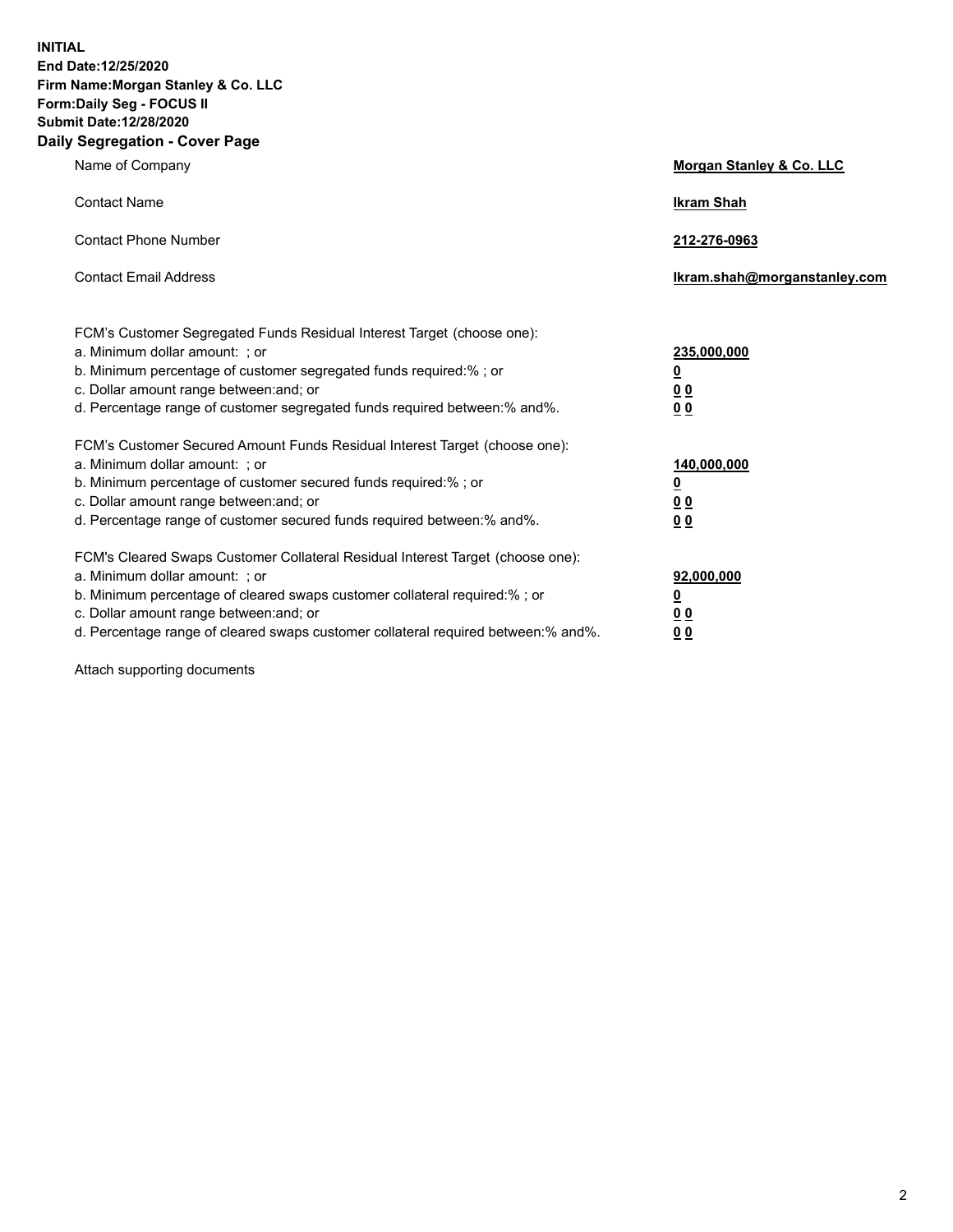## **INITIAL End Date:12/25/2020 Firm Name:Morgan Stanley & Co. LLC Form:Daily Seg - FOCUS II Submit Date:12/28/2020**

## **Daily Segregation - Secured Amounts**

Foreign Futures and Foreign Options Secured Amounts Amount required to be set aside pursuant to law, rule or regulation of a foreign government or a rule of a self-regulatory organization authorized thereunder 1. Net ledger balance - Foreign Futures and Foreign Option Trading - All Customers A. Cash **4,395,738,838** [7315] B. Securities (at market) **2,424,670,707** [7317] 2. Net unrealized profit (loss) in open futures contracts traded on a foreign board of trade **530,336,045** [7325] 3. Exchange traded options a. Market value of open option contracts purchased on a foreign board of trade **21,424,555** [7335] b. Market value of open contracts granted (sold) on a foreign board of trade **-22,796,926** [7337] 4. Net equity (deficit) (add lines 1. 2. and 3.) **7,349,373,219** [7345] 5. Account liquidating to a deficit and account with a debit balances - gross amount **37,121,492** [7351] Less: amount offset by customer owned securities **-36,720,872** [7352] **400,620** [7354] 6. Amount required to be set aside as the secured amount - Net Liquidating Equity Method (add lines 4 and 5) 7. Greater of amount required to be set aside pursuant to foreign jurisdiction (above) or line 6. FUNDS DEPOSITED IN SEPARATE REGULATION 30.7 ACCOUNTS 1. Cash in banks A. Banks located in the United States **844,326,988** [7500] B. Other banks qualified under Regulation 30.7 **647,119,369** [7520] **1,491,446,357** 2. Securities A. In safekeeping with banks located in the United States **235,320,560** [7540] B. In safekeeping with other banks qualified under Regulation 30.7 **22,825,185** [7560] **258,145,745** 3. Equities with registered futures commission merchants A. Cash **22,343,060** [7580] B. Securities **0** [7590] C. Unrealized gain (loss) on open futures contracts **339,300** [7600] D. Value of long option contracts **0** [7610] E. Value of short option contracts **0** [7615] **22,682,360** [7620] 4. Amounts held by clearing organizations of foreign boards of trade A. Cash **0** [7640] B. Securities **0** [7650] C. Amount due to (from) clearing organization - daily variation **0** [7660] D. Value of long option contracts **0** [7670] E. Value of short option contracts **0** [7675] **0** [7680] 5. Amounts held by members of foreign boards of trade A. Cash **3,099,103,345** [7700] B. Securities **2,166,524,961** [7710] C. Unrealized gain (loss) on open futures contracts **529,996,745** [7720] D. Value of long option contracts **21,424,555** [7730] E. Value of short option contracts **-22,796,926** [7735] **5,794,252,680** 6. Amounts with other depositories designated by a foreign board of trade **0** [7760] 7. Segregated funds on hand **0** [7765] 8. Total funds in separate section 30.7 accounts **7,566,527,142** [7770] 9. Excess (deficiency) Set Aside for Secured Amount (subtract line 7 Secured Statement Page 1 from Line 8)

- 10. Management Target Amount for Excess funds in separate section 30.7 accounts **140,000,000** [7780]
- 11. Excess (deficiency) funds in separate 30.7 accounts over (under) Management Target **76,753,303** [7785]

**0** [7305]

**7,349,773,839** [7355]

## **7,349,773,839** [7360]

[7530]

[7570]

[7740] **216,753,303** [7380]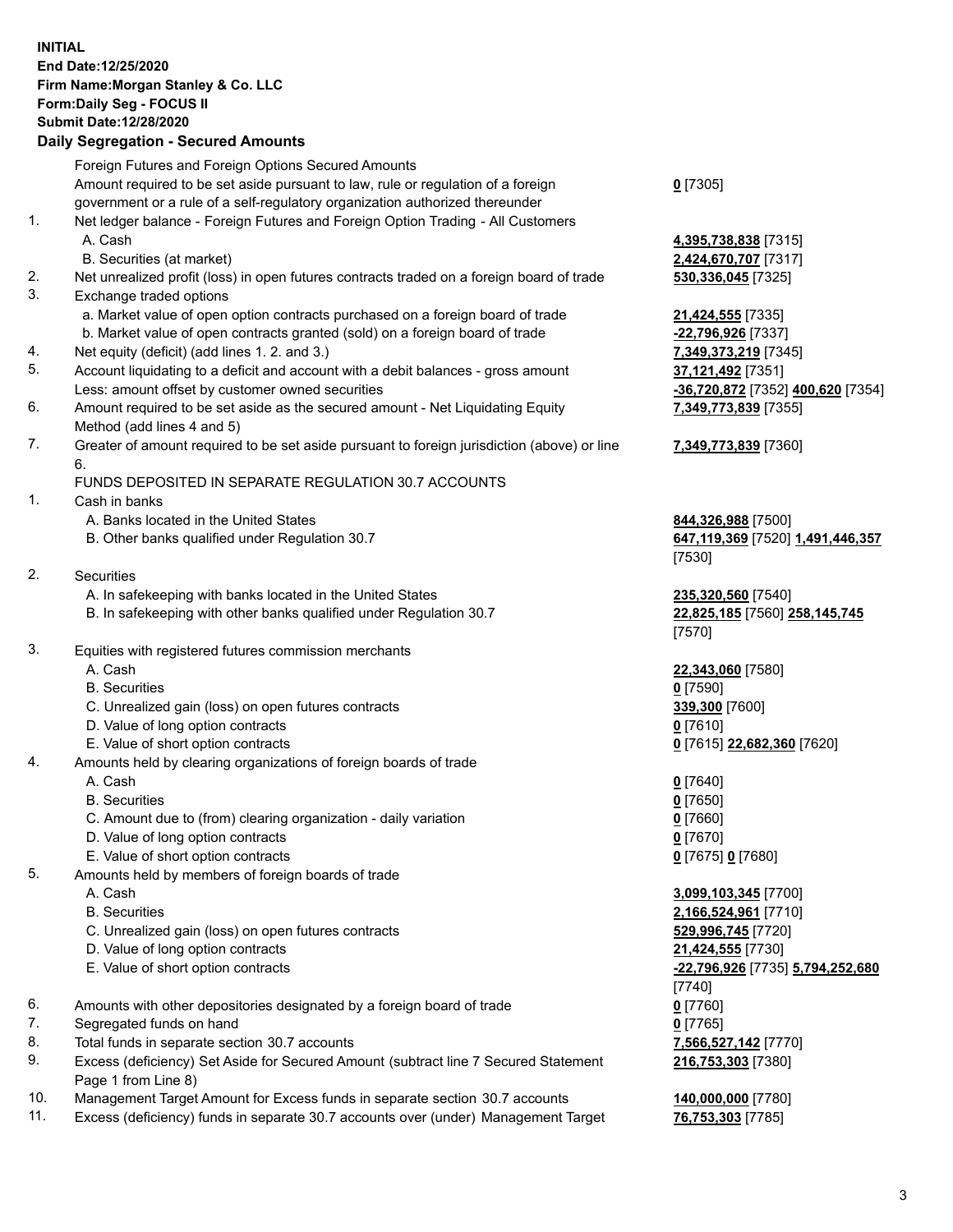|     | <b>INITIAL</b>                                                                      |                                    |
|-----|-------------------------------------------------------------------------------------|------------------------------------|
|     | End Date: 12/25/2020                                                                |                                    |
|     | Firm Name: Morgan Stanley & Co. LLC                                                 |                                    |
|     | Form: Daily Seg - FOCUS II                                                          |                                    |
|     | <b>Submit Date:12/28/2020</b>                                                       |                                    |
|     | Daily Segregation - Segregation Statement                                           |                                    |
|     | SEGREGATION REQUIREMENTS(Section 4d(2) of the CEAct)                                |                                    |
| 1.  | Net ledger balance                                                                  |                                    |
|     | A. Cash                                                                             | 15,669,349,702 [7010]              |
|     | B. Securities (at market)                                                           | 8,217,871,257 [7020]               |
| 2.  | Net unrealized profit (loss) in open futures contracts traded on a contract market  | 1,601,660,814 [7030]               |
| 3.  | Exchange traded options                                                             |                                    |
|     | A. Add market value of open option contracts purchased on a contract market         | 487,822,456 [7032]                 |
|     | B. Deduct market value of open option contracts granted (sold) on a contract market | -387,890,365 [7033]                |
| 4.  | Net equity (deficit) (add lines 1, 2 and 3)                                         | 25,588,813,864 [7040]              |
| 5.  | Accounts liquidating to a deficit and accounts with                                 |                                    |
|     | debit balances - gross amount                                                       | 143,576,873 [7045]                 |
|     | Less: amount offset by customer securities                                          | -143,470,644 [7047] 106,229 [7050] |
| 6.  | Amount required to be segregated (add lines 4 and 5)                                | 25,588,920,093 [7060]              |
|     | FUNDS IN SEGREGATED ACCOUNTS                                                        |                                    |
| 7.  | Deposited in segregated funds bank accounts                                         |                                    |
|     | A. Cash                                                                             | 4,660,707,742 [7070]               |
|     | B. Securities representing investments of customers' funds (at market)              | $0$ [7080]                         |
|     | C. Securities held for particular customers or option customers in lieu of cash (at | 899,087,361 [7090]                 |
|     | market)                                                                             |                                    |
| 8.  | Margins on deposit with derivatives clearing organizations of contract markets      |                                    |
|     | A. Cash                                                                             | 12,806,098,732 [7100]              |
|     | B. Securities representing investments of customers' funds (at market)              | $0$ [7110]                         |
|     | C. Securities held for particular customers or option customers in lieu of cash (at | 7,318,783,896 [7120]               |
|     | market)                                                                             |                                    |
| 9.  | Net settlement from (to) derivatives clearing organizations of contract markets     | 182,998,030 [7130]                 |
| 10. | Exchange traded options                                                             |                                    |
|     | A. Value of open long option contracts                                              | 487,822,456 [7132]                 |
|     | B. Value of open short option contracts                                             | -387,890,365 [7133]                |
| 11. | Net equities with other FCMs                                                        |                                    |
|     | A. Net liquidating equity                                                           | 9,250,104 [7140]                   |
|     | B. Securities representing investments of customers' funds (at market)              | $0$ [7160]                         |
|     | C. Securities held for particular customers or option customers in lieu of cash (at | $0$ [7170]                         |
|     | market)                                                                             |                                    |
| 12. | Segregated funds on hand                                                            | $0$ [7150]                         |
| 13. | Total amount in segregation (add lines 7 through 12)                                | 25,976,857,956 [7180]              |
| 14. | Excess (deficiency) funds in segregation (subtract line 6 from line 13)             | 387,937,863 [7190]                 |
| 15. | Management Target Amount for Excess funds in segregation                            | 235,000,000 [7194]                 |
| 16. | Excess (deficiency) funds in segregation over (under) Management Target Amount      | 152,937,863 [7198]                 |

16. Excess (deficiency) funds in segregation over (under) Management Target Amount Excess